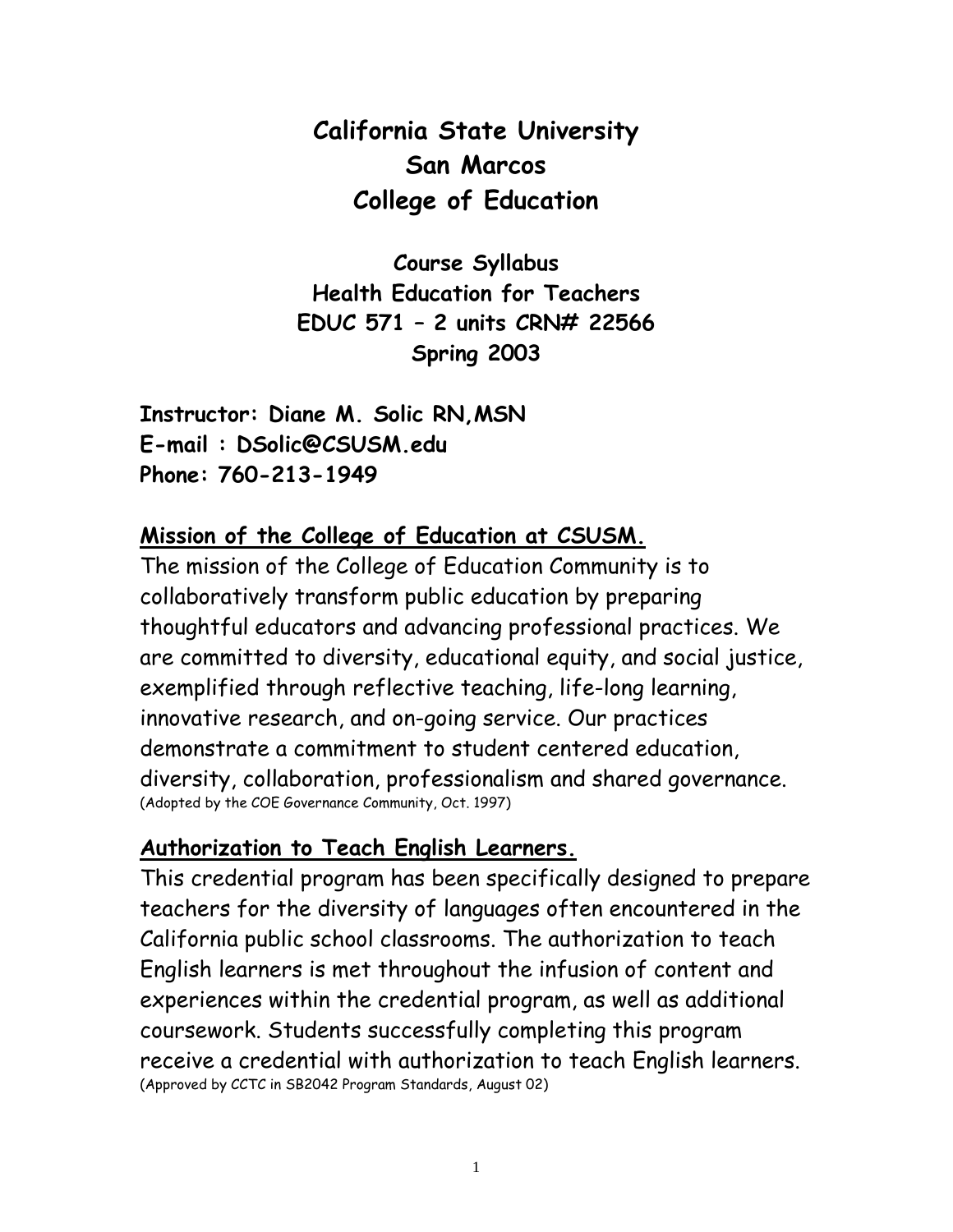## **Students with Disabilities Requiring Reasonable Accommodations.**

Students are approved for services thorough the Disabled Student Services (DDS). This office is located in Craven Hall 5205, and can be contacted by phone at (760) 750-4905 or TTY (760) 750-4909. Students authorized by DSS to receive reasonable accommodations should meet with their instructor during office hours, or, in order to ensure confidentiality, in a more private setting.

Class Location: Academic Hall Room 406 Class Dates and Times: Wednesdays beginning January 22nd 2003 8:00 am-950 am (off March 29<sup>th</sup>-April 5<sup>th</sup>) until May7th, 2003

### **Course Description:**

This course is designed to raise teacher awareness and examine the current health issues confronting today's educators. The course will introduce educators to resource links within the community as well as within the public school system. Students will reflect on the ways that this information connects to their practice as it applies to their own classrooms and schools. General theories and organization for teaching health education are discussed. Topics will include: common childhood illnesses, first aid, CPR, violence, alcohol, tobacco and other drugs, chemical dependency, nutrition, fitness, HIV/AIDS, STDs, conflict resolution, mental health and maintaining a healthy school environment. Guest speakers from the community will provide valuable information on current health concerns in today's school environment. It provides an overview of issues in Health Education as described in the Health Education Framework for California and is designed to satisfy the California Commission on Teacher Credentialing (CCTC) requirement for health education.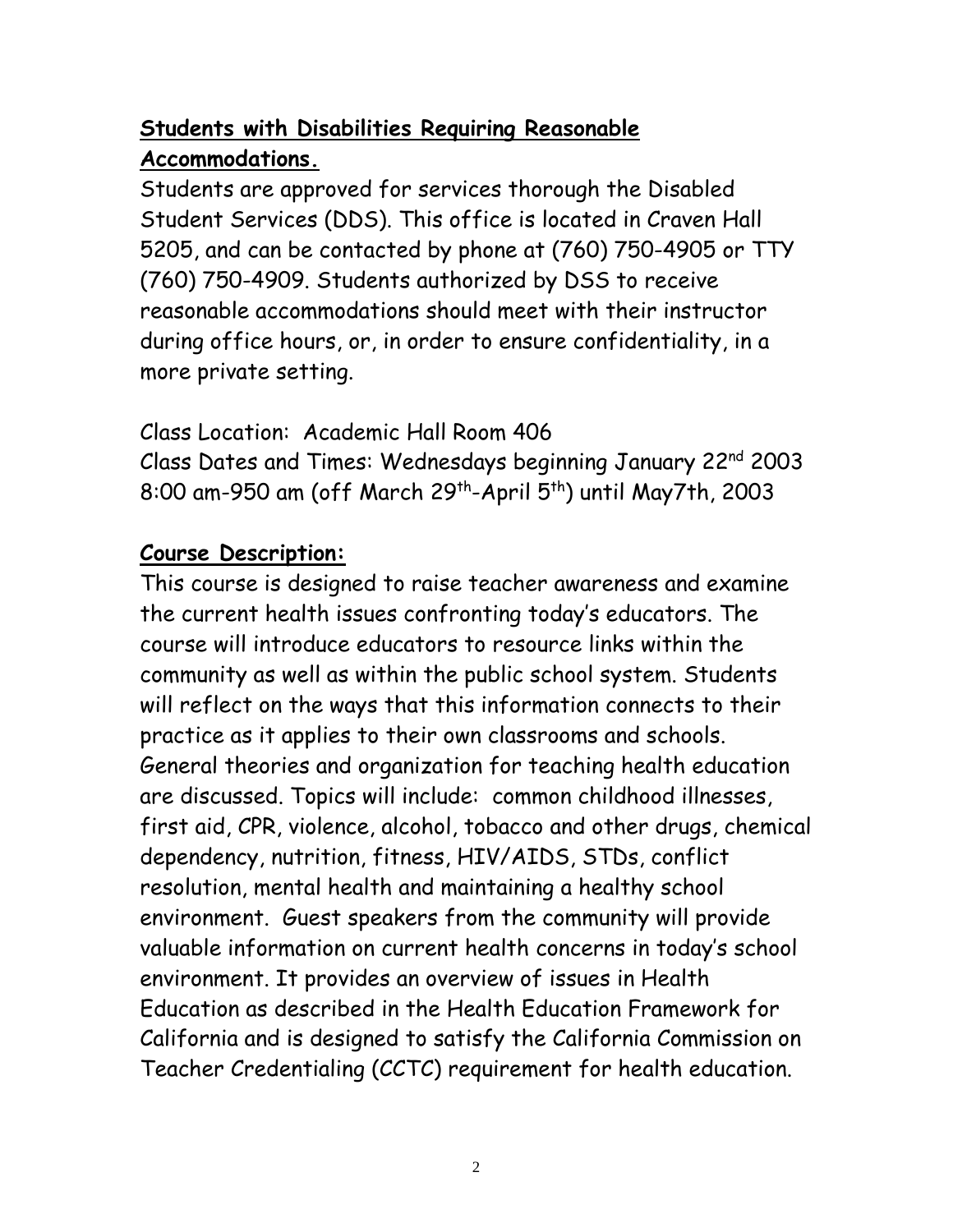### **Required Materials**:

Text:

Telljohann et al. (2001) Health Education: elementary and middle school applications, (3<sup>rd</sup> ed.) Boston: McGraw Hill.

## **Recommended Materials:**

California State Department of Education, Health Framework for Public Schools, Kindergarten through Grade Twelve, Sacramento, 1994.(on reserve in CSUSM library ? copies ? day checkout)

Anspaugh, D. J. & Ezell, G. (1998). Teaching Today's Health, (5thed.). Boston, Ma: Allyn and Bacon

Weinstein, Estelle and Rosen, Efram. Teaching Children about Health, Morton.(2nd Ed.). 2002

Dietary Guidelines for Americans. United States Department of Agriculture. United States Department of Health and Human Services. (5<sup>th</sup>. Ed.) 2000. Home and garden bulletin No.232

The instructor will provide additional resources to complete assignments.

There will be an additional fee of \$20(payable in cash or check on day of class) to complete the course requirement for American Heart saver CPR. Those students already completing this course must show instructor a valid CPR card that will not expire before January 2004.

The American Heart saver CPR course will be scheduled during class on April 30<sup>th</sup>.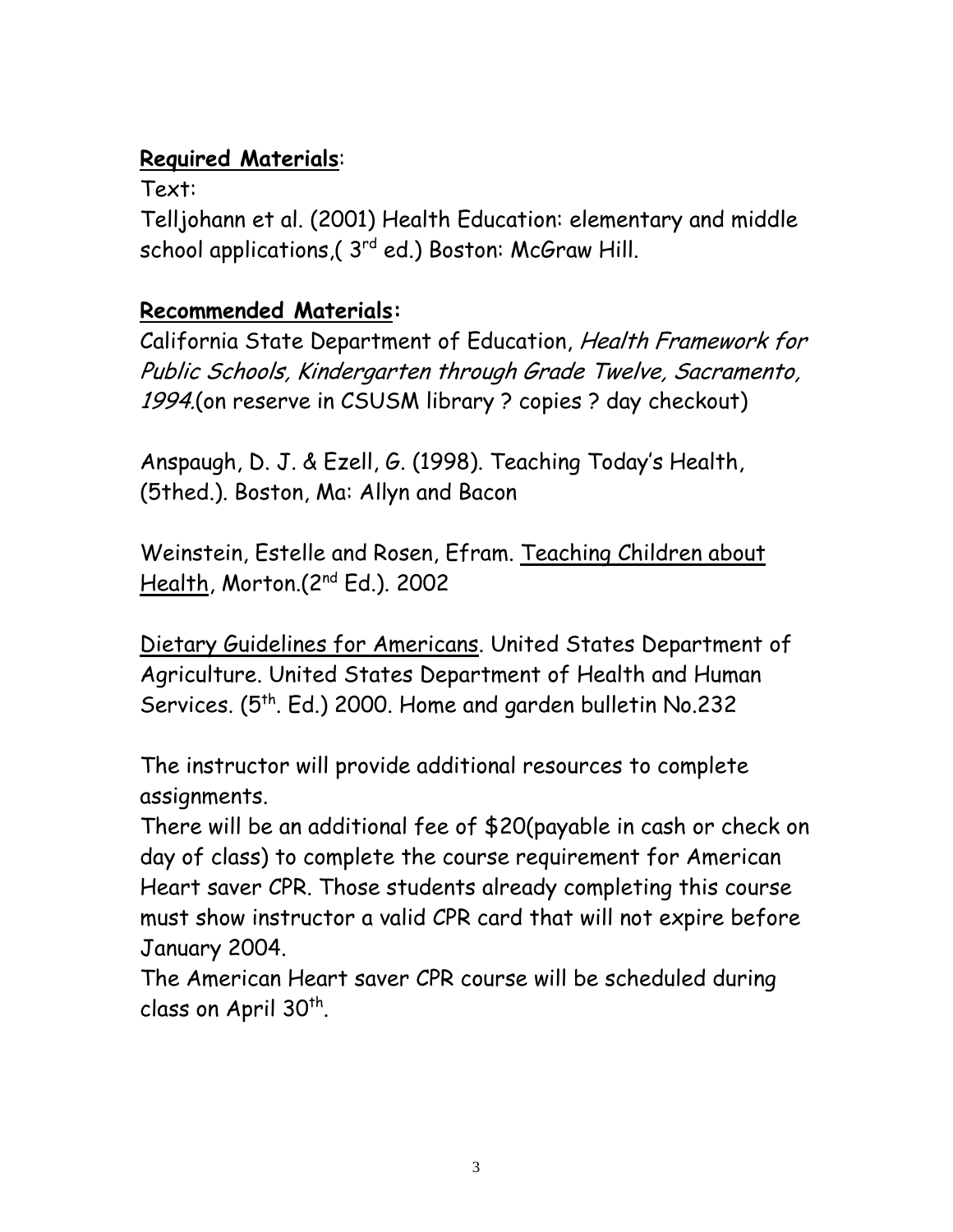### **Course objectives:**

The goal of the course is to enhance the student's ability to recognize child and teenage health concerns and become capable of implementing Comprehensive School Health instruction in the public schools.

Upon completion of this course the student will:

- Increase knowledge, skills, and access to resource links necessary to address the health concerns of their own students.
- Raise awareness and improve understanding and skills necessary to positively impact student well being.
- Discuss current health issues, share concerns, and participate in collaborative problem solving.
- Identify major causes of death and illness in school-age children
- Discuss how culture, heritage, race, gender, and heredity influence health behaviors and impact learning in the classroom
- Demonstrate instructional strategies that foster wellness.
- Describe the opportunities for correlating/integrating health instruction with other subjects
- Identify the role of the official and voluntary health agencies in promoting school health programs.
- Increase awareness of opportunities and ideas for implementing the California Health framework
- Identify Teacher health concerns and discuss strategies to promote healthy Teachers
- Assemble an inclusive list of links to local health resources, Currently useful to educators, youth and families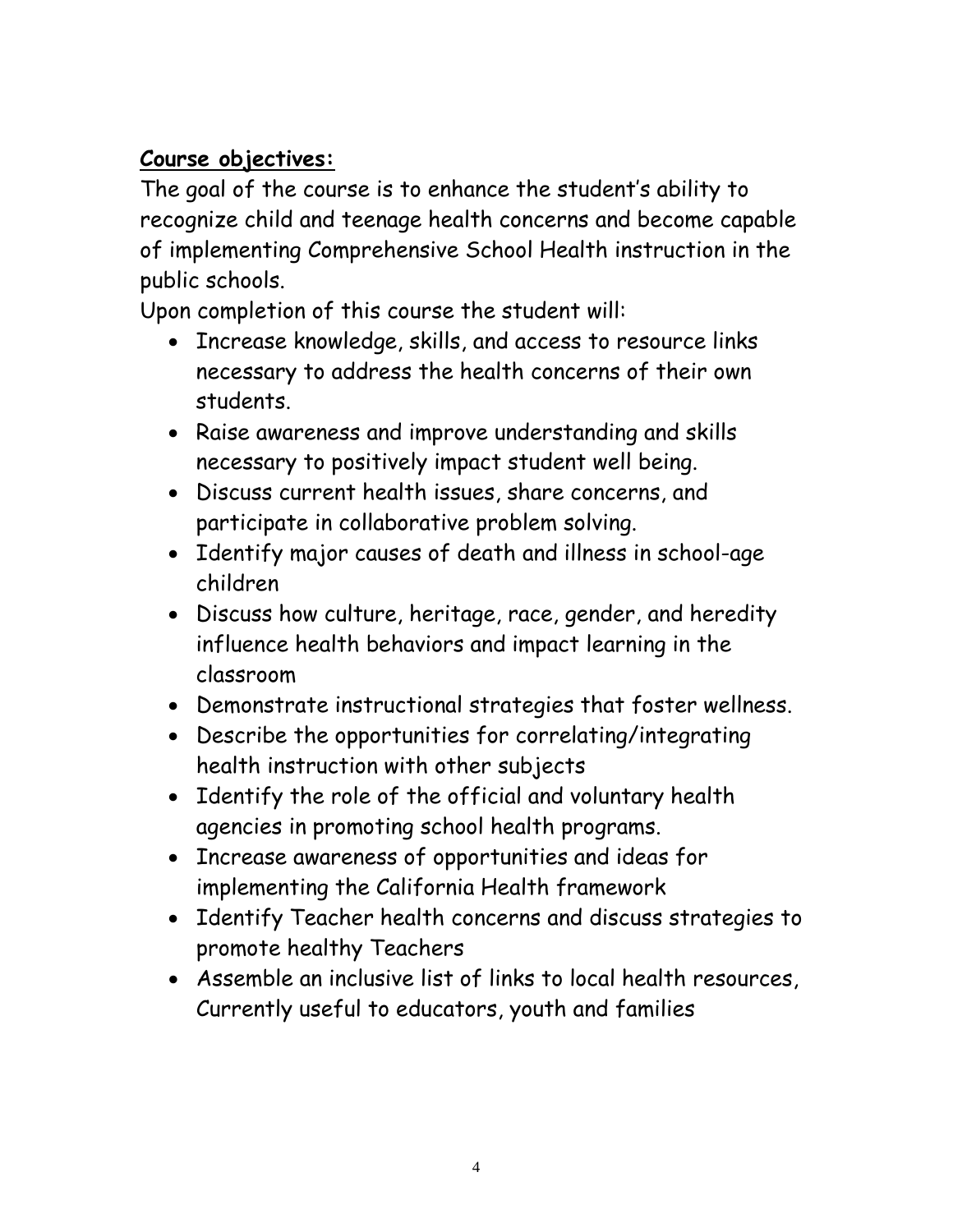#### **Course Outline:**

- 1. Introduction: California Schools Health Framework
- 2. School Health Law, Acts, Legislation
- 3. Healthy School Environment
- 4. Nutrition
- 5. Physical fitness
- 6. Emotional/Mental health
- 7. Depression/Anxiety
- 8. Chemical dependency/ Alcohol /Tobacco/Addiction
- 9. Childhood illness,
- 10. Contagious diseases, STD, HIV/AIDS
- 11. Conflict resolution/Anger management
- 12. Family life education
- 13. CPR/Basic first aid
- 14.Teacher Health/Stress management

### **Student Responsibilities:**

- Attend every class promptly according to scheduled times and participate in all class activities.
- All assignments should meet the requirements of CSUSM student handbook.
- Students will keep a copy of all assignments.
- Late work will be accepted with prior approval.
- Contact instructor in a timely manner if an emergency occurs and unable to attend class or unable to complete assignment on assigned date.
- Please refer to the student handbook regarding childcare issues.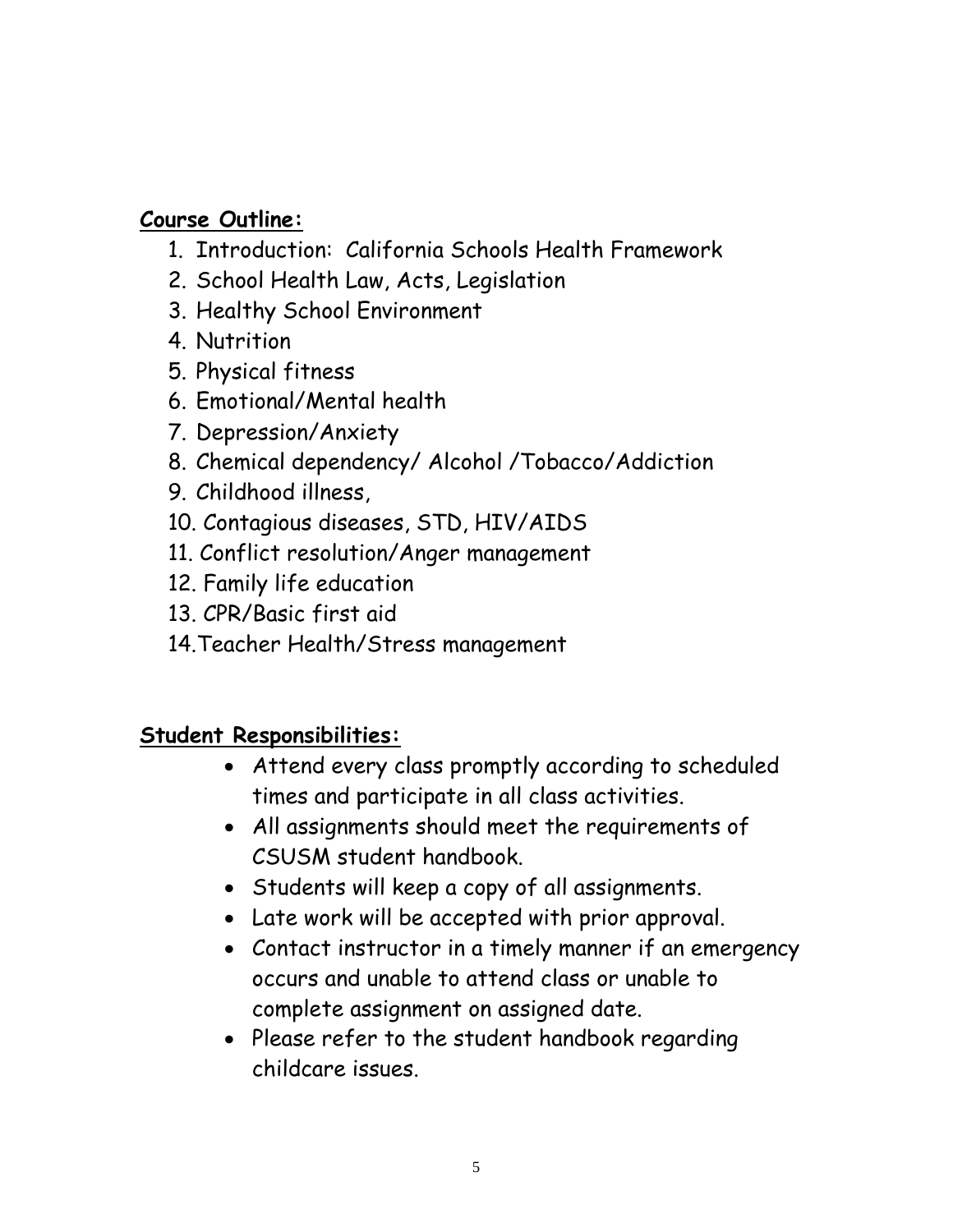#### **Academic dishonesty:**

If you employ dishonest tactics, including plagiarizing material, you will be subject to action. Refer to CSUSM University Catalog Pg. 317 for more information.

## **Evaluation :**

This course is designed to encourage active participation by each student. Assignments are not accepted by fax or e-mail. The instructor adheres to the official University drop policy. The final grade is based on 100 points. The distribution of the 100 points is as follows:

| Attendance, Preparation and Participation | 10 pts |
|-------------------------------------------|--------|
| <b>Health Identification</b>              | 5 pts  |
| Health Lesson, article review             | 15 pts |
| School Health lesson Plan                 | 20 pts |
| <b>Interview</b>                          | 20 pts |
| Book essay                                | 20pts  |
| CPR certification                         | 10 pts |

### **Grading scale**

Refer to the University Catalog/Student handbook. A passing grade is minimum C+

## **Attendance and participation (10pts)**

This course is designed to be participatory in nature, therefore attendance and participation are important. Absences and late arrival will affect the final grade. Participants are expected to be punctual and prepared for each class.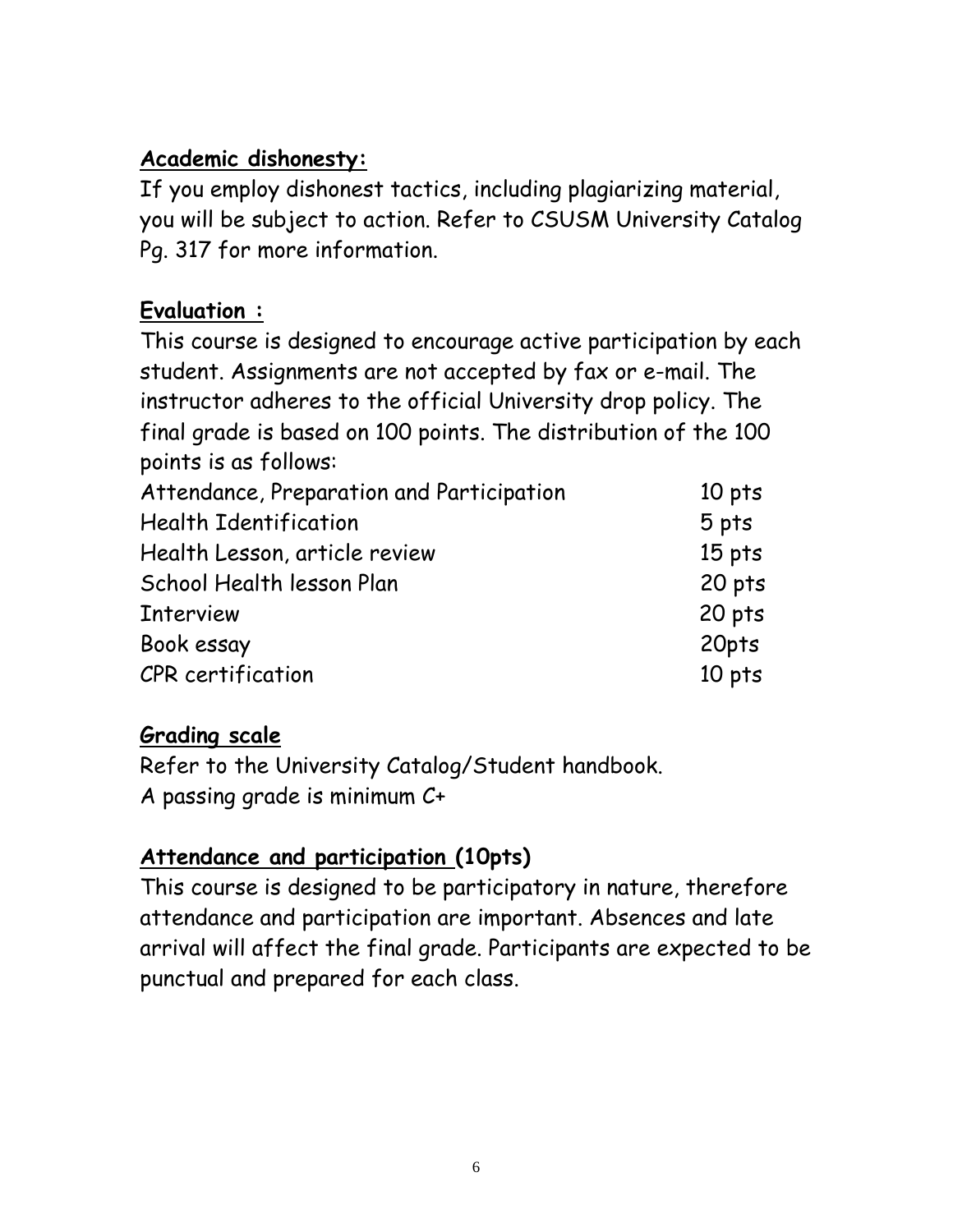#### **Assigned readings**

Journal articles, handouts, and a book will be assigned for many of the topics. The assigned readings should be read before class sessions in order to be prepared for activities and discussions

**Assignment #1 Health Identification (5pts) Due Jan 29,03** Using a 5x7 index card paste a current photo of yourself in upper right hand corner, include your first and last names on the left upper corner. Type or print your address, e-mail phone contact, school district, grade level in which you work, if applicable. Provide information about your personal educational background. On the reverse side include at least 3 expectations or objectives you have for EDUC 571. Provide your personal definition of "Health".

### **Evaluation/Assignment of Points**

Presentation of information 2 **Completeness** 

**Assignment #2 Health Article review (15pts) Due TBA** Utilize internet research skills to find 2 current ( within past 12 months) professionally peered journal or news articles about a school health concern or problem,(As identified in the course topics).Articles from sources such as fitness magazines, Reader's digest, Better homes and Gardens and Ladies Home Journal are not acceptable. Attach photocopies of the 2 articles to the review. Write a minimum of 2 typed pages for each article ( refer to CSUSM guidelines for typed written assignments) stating the objective of the article, what information is being presented, and why or why not it is relevant to school health .Address the implications of this article for a credentialed teacher in California ?

Evaluation/Assignment of Points Summarize the basic idea of the article 3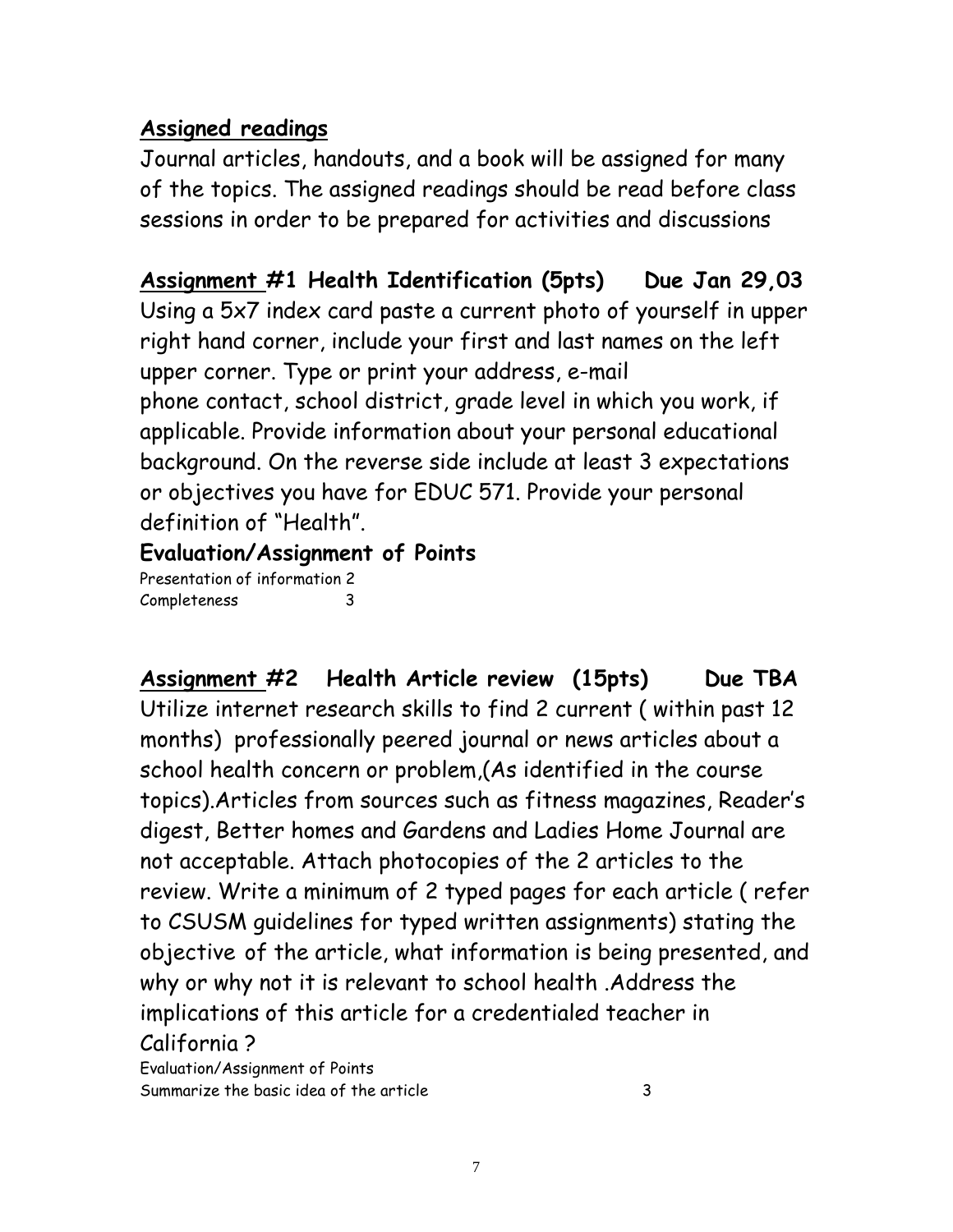| Identify the credential of the author                     |   |
|-----------------------------------------------------------|---|
| Is scientific research being presented?                   |   |
| Is the research current?                                  |   |
| What is the underlying hypothesis (if/then.cause/effect?) | 4 |
| What are the author's conclusions or recommendations?     | 2 |

### **Assignment #3 School Health Lesson Plan/Presentation (20pts) Due TBA**

Create a 5 step informational lesson plan and interactive learning activity for your student population pertaining to 2 related health concerns. Identify the population of student (district,culture socio-economic,etc ).

Identify the location of this plan within the curriculum.

Include the objectives, the teaching strategies and evaluation criteria. Also include materials needed by the teacher.

( posters, handouts, audio-visual ) Template provided

Evaluation/Assignment of Points

| Conceptual Statement                        | 2pt  |
|---------------------------------------------|------|
| Objectives                                  | 2pt  |
| Creative teaching plan                      | 4pt  |
| Evaluation                                  | 2pt  |
| References                                  | 2pt  |
| Daily lesson plan                           | 2pt  |
| Strengths and weaknesses of the lesson 2pts |      |
| Presentation                                | 4pts |

## **Assignment # 4 Interview /presentation (15pts)**

### **Due TBA**

Conduct an interview with a school nurse or teacher, exploring and identifying health problems or programs in their school or district. Type a 2 page report on your findings describing how the interviewee identifies, promotes, advocates health. Include research to support your report. Be sure to include your personal attitudes on your findings and reaction to this experience. Include the date and time of the interview and the school district.

| Evaluation/Assignment of Points        |      |
|----------------------------------------|------|
| Identify the interviewee/years of exp. | 2pts |
| Concepts discussed                     | 2pts |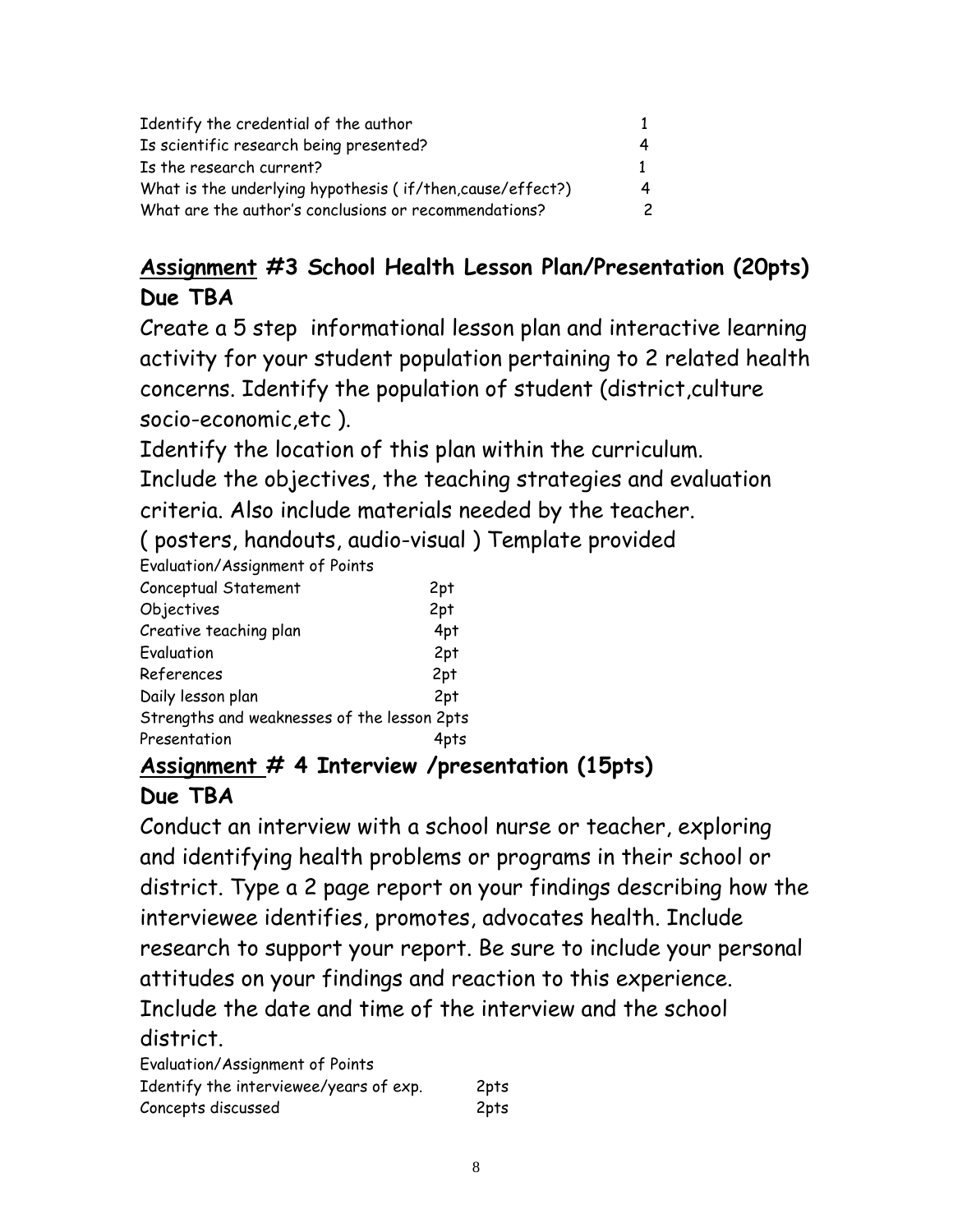| Personal attitudes     | 3pts |
|------------------------|------|
| Reaction to experience | 4pts |
| Presentation           | 4pts |

#### **Assignment #5 Book Essay and Class Presentation (25pts) Due TBA**

Choose a book that identifies health problems of school-aged children. Write a 4-5 page essay which defines 2- 3 health topics/ concerns from the book. Include how K-12 teachers could utilize the information to develop health lesson plans, current background on the health topics ( reference 6-8 sources). Some suggestions are:

- Pipher, Reviving Ophelia, saving the selves of Adolescent girls.
- Thompson, Best Friends, Worst Enemies. Understanding the Social lives of Children.
- Sheras, Your Child: Bully or Victim? Understanding and Ending the Schoolyard Tyranny.
- Simmons, Odd Girl Out.
- Kindlon, Raising Cain.

| Evaluation/Assignment of Points                  |      |
|--------------------------------------------------|------|
| Identifying 3 health issues                      | 4pts |
| Defining 3 health issues                         | 4pts |
| Application of health issue                      | 4pts |
| Development and creativity of health lesson plan | 6pts |
| Presentation format                              | 7pts |

# **Assignment #6 CPR certification (10pts)**

Read the AHA ( American Heart Association) HeartSaver CPR book and perform successful demonstration of 1-2 person infant, child, and adult CPR, use of AED(automatic external defibrillator), and foreign-body airway obstruction.